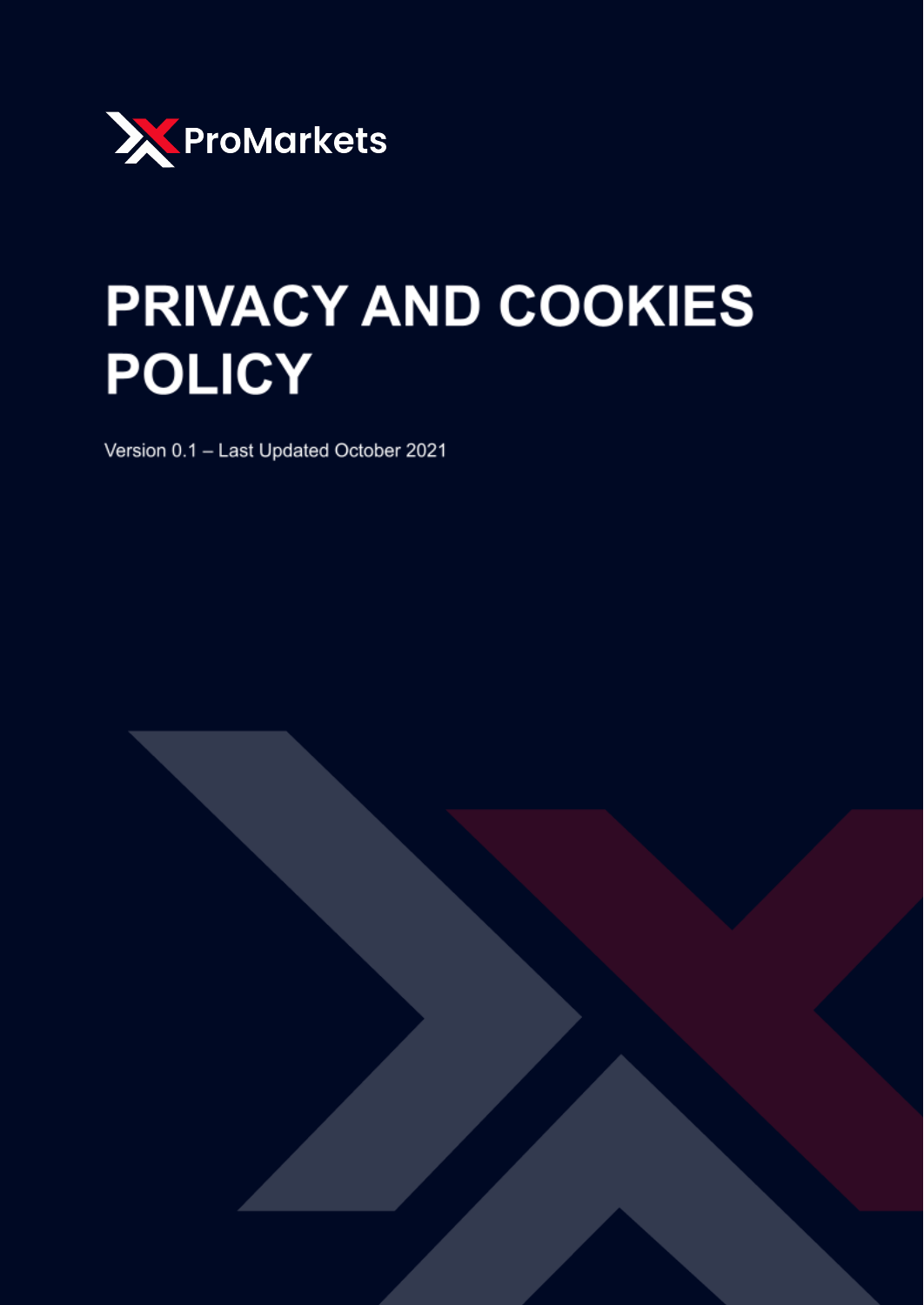

# **Our Commitment to You.**

Thank you for showing interest in our service. In order for us to provide you with our service, we are required to collect and process certain personal data about you and your activity.

By entrusting us with your personal data, we would like to assure you of our commitment to keep such information private.

We have taken measurable steps to protect the confidentiality, security and integrity of this data. We encourage you to review the following information carefully.

# **Grounds for data collection.**

Processing of your personal information (meaning, any data which may potentially allow your identification with reasonable means; hereinafter "**Personal Information**") is necessary for the performance of our contractual obligations towards you and providing you with our services, to protect our legitimate interests and for compliance with legal and financial regulatory obligations to which we are subject.

When you use our services, you consent to the collection, storage, use, disclosure and other uses of your Personal Information as described in this Privacy Policy.

#### **How do we receive information about you?**

We receive your Personal Information from various sources:

When you voluntarily provide us your personal details in order to create an XRPO MARKETS account (for example, your name and email address);

When you use or access our site and services, in connection with your use of our services (for example, your financial transactions);

From third party providers and services, such as credit reference agencies, fraud prevention agencies, identity verification vendors, banks, authentication service providers and public registers.

#### **What type of information we collect?**

In order to open an XRPO MARKETS account, and in order to provide you with our services we will need you to collect the following information:

#### *- Personal Information*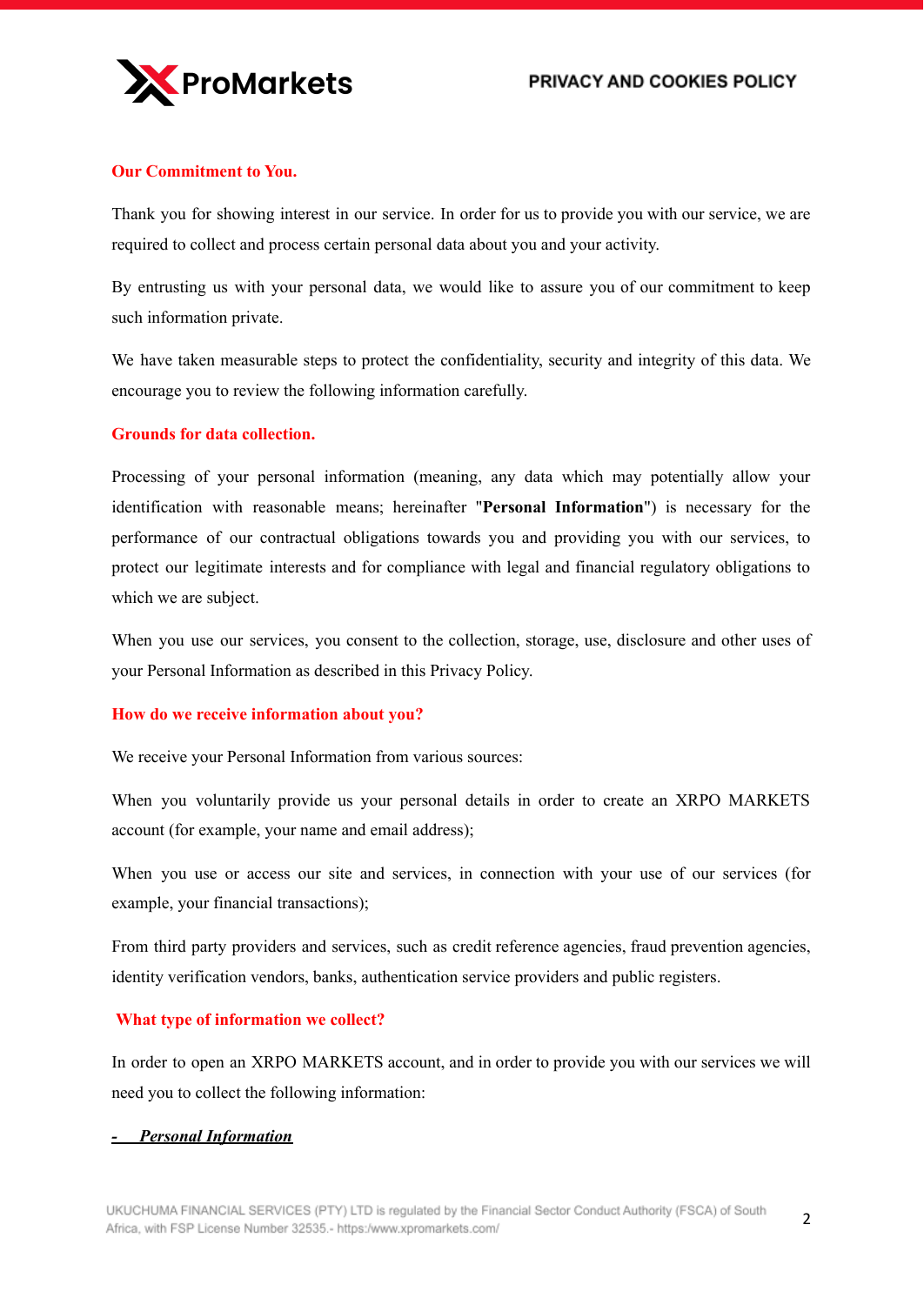

We collect the following Personal Information about you:

Registration information – your name, email address, phone number, occupation, country of residence, and your age (in order to verify you are over 18 years of age and eligible to participate in our service).

Voluntary information – when you communicate with us (for example when you send us an email

or use a "contact us" form on our site) we collect the personal information you provided us with.

Financial information – by its nature, your use of our services includes financial transactions, thus requiring us to obtain your financial details, which includes, but not limited to your payment details (such as bank account details and financial transactions performed through our services).

Technical information – we collect certain technical information that is automatically recorded when you use our services, such as your IP address, MAC address, device approximate location

## *- Non-Personal Information*

We record and collect data from or about your device (for example your computer or your mobile device) when you access our services and visit our site. This includes, but not limited to: your login credentials, UDID, Google advertising ID, IDFA, cookie identifiers, and may include other identifiers such your operating system version, browser type, language preferences, time zone, referring domains and the duration of your visits. This will facilitate our ability to improve our service and personalize your experience with us.

If we combine Personal Information with non-Personal Information about you, the combined information will be treated as Personal Information for as long as it remains combined.

#### *- Tracking Technologies*

When you visit or access our services we use (and authorize 3rd parties to use) pixels, cookies, events and other technologies ("Tracking Technologies"). These allow us to automatically collect information about you, your device and your online behavior, in order to enhance your navigation in our services, improve our site's performance, perform analytics and customize your experience on it. In addition, we may merge information we have with information collected through said tracking technologies with information we may obtain from other sources and, as a result, such information may become Personal Information.

#### **How do we use the information we collect?**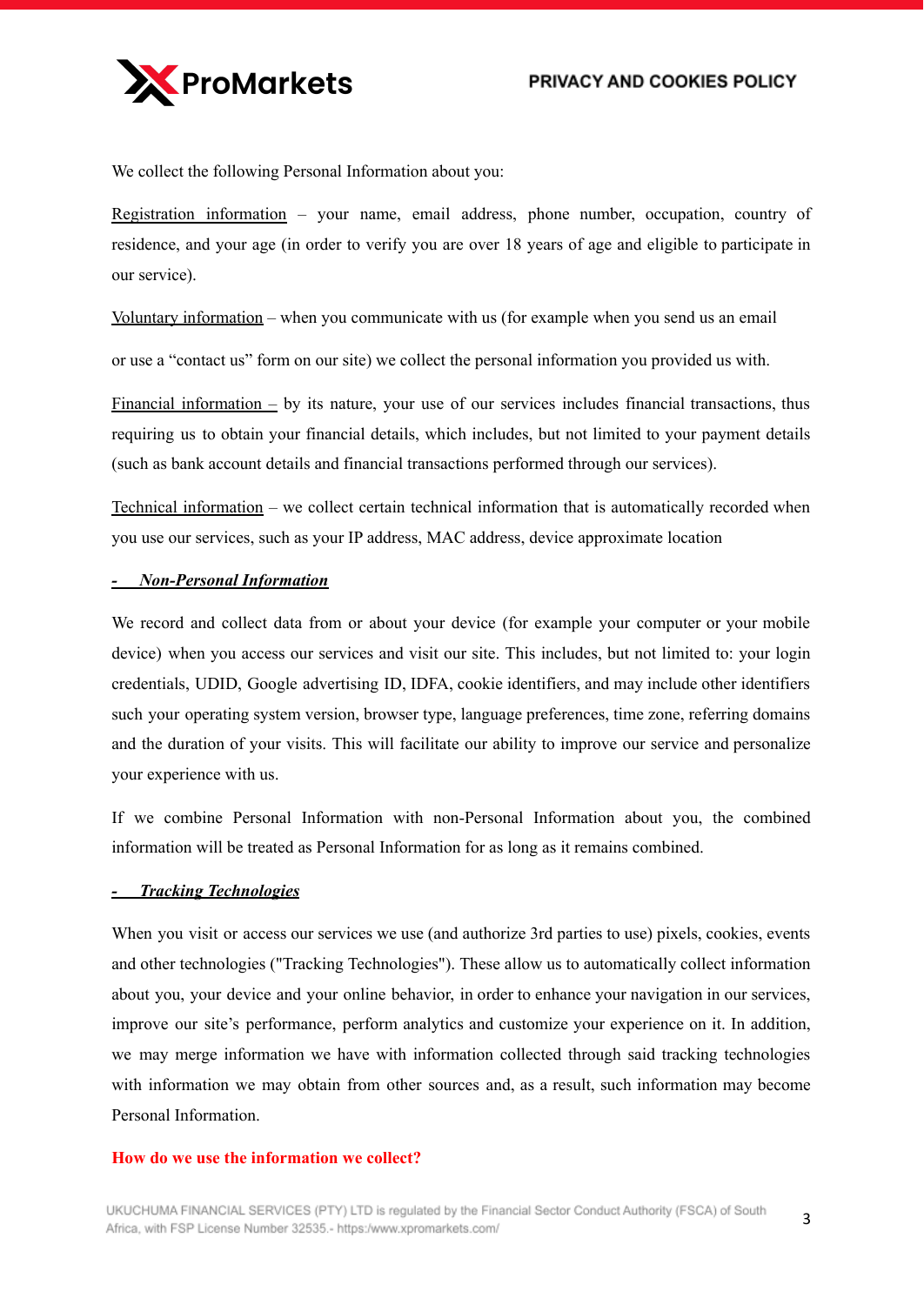

- *Provision of service* we will use your Personal Information you provide us for the provision and improvement of our services to you.
- *Marketing purposes* we will use your Personal Information (such as your email address or phone number). For example, by subscribing to our newsletter you will receive tips and announcements straight to your email account. We may also send you promotional material concerning our services or our partners' services (which we believe may interest you), including but not limited to, by building an automated profile based on your Personal Information, for marketing purposes. You may choose not to receive our promotional or marketing emails (all or any part thereof) by clicking on the "unsubscribe" link in the emails that you receive from us. Please note that even if you unsubscribe from our newsletter, we may continue to send you service-related updates and notifications or reply to your queries and feedback you provide us.
- *Opt-out of receiving marketing materials* If you do not want us to use or share your personal information for marketing purposes, you may opt-out in accordance with this "Opt-out" section. Please note that even if you opt-out, we may still use and share your personal information with third parties for non-marketing purposes (for example to fulfil your requests, communicate with you and respond to your inquiries, etc.). In such cases, the companies with whom we share your personal information are authorized to use your Personal Information only as necessary to provide these non-marketing services.
- *Analytics, surveys and research* we are always trying to improve our services and think of new and exciting features for our users. From time to time, we may conduct surveys or test features, and analyse the information we have to develop, evaluate and improve these features.
- *Protecting our interests* we use your Personal Information when we believe it's necessary in order to take precautions against liabilities, investigate and defend ourselves against any third-party claims or allegations, investigate and protect ourselves from fraud, protect the security or integrity of our services and protect the rights and property UKUCHUMA FINANCIAL SERVICES (PTY) LTD., its users and/or partners.
- *Enforcing of policies* we use your Personal Information in order to enforce our policies, including but limited to our [Terms,](https://xpromarkets.com/legal/terms-and-conditions-for-the-use-of-the-website/) or Client [Agreement.](https://xpromarkets.com/legal/client-agreement/)
- *Compliance with legal and regulatory requirements* we also use your Personal Information to investigate violations and prevent money laundering and perform due diligence checks, and as required by law, regulation or other governmental authority, or to comply with a subpoena or similar legal process.

## **With whom do we share your personal information?**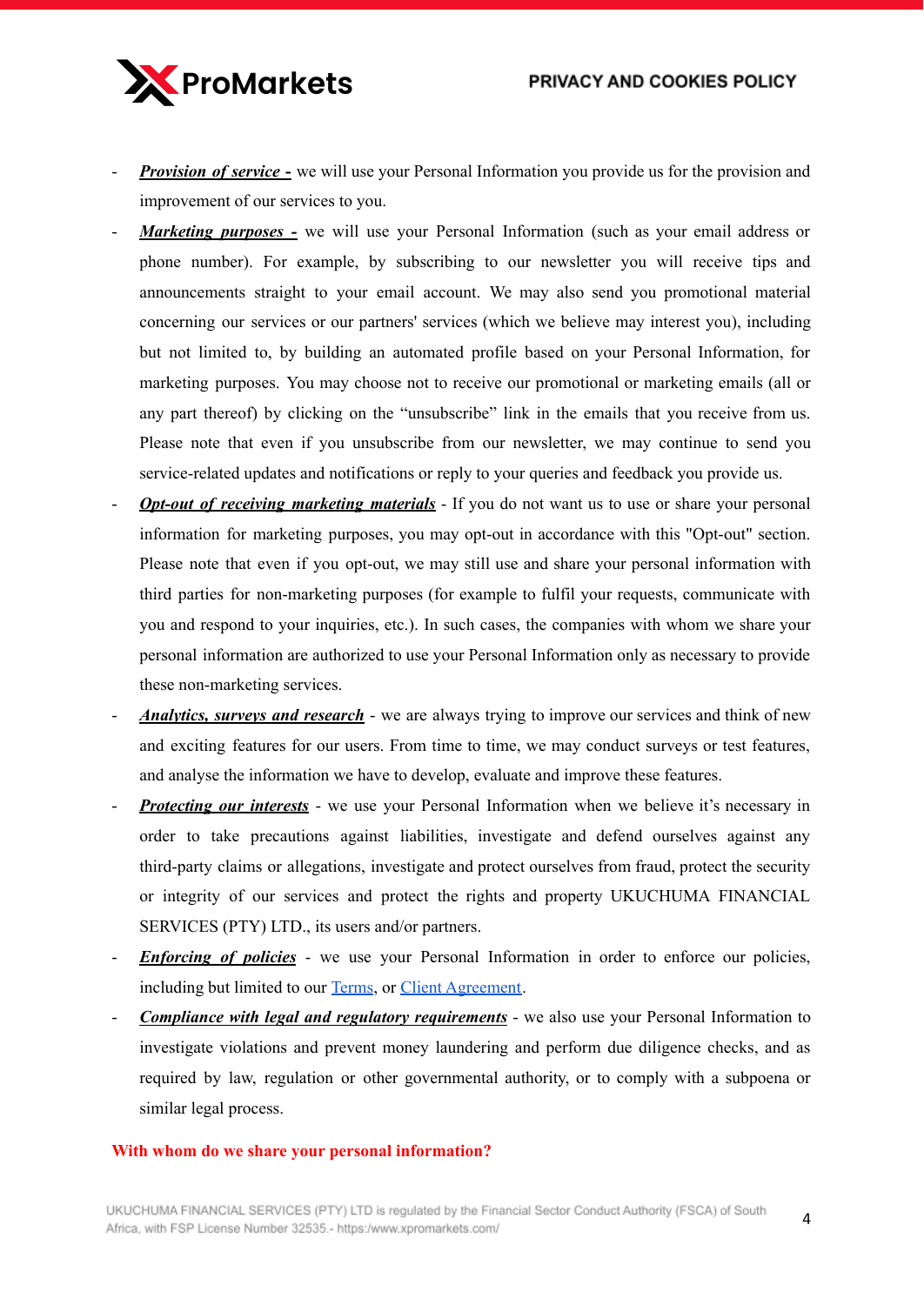# PRIVACY AND COOKIES POLICY



- *Internal concerned parties* we share your information with companies in our group, as well as our employees limited to those employees or partners who need to know the information in order to provide you with our services.
- *Financial providers and payment processors* we share your financial information about you for purposes of accepting deposits or performing risk analysis.
- *Business partners* we share your information with business partners, such as storage providers and analytics providers who help us provide you with our service.
- *Legal and regulatory entities* we may disclose any information in case we believe, in good faith, that such disclosure is necessary in order to enforce our [Terms](https://xpromarkets.com/legal/terms-and-conditions-for-the-use-of-the-website/) or Client [Agreement](https://xpromarkets.com/legal/client-agreement/), take precautions against liabilities, investigate and defend ourselves against any third-party claims or allegations, protect the security or integrity of the site and our servers and protect the rights and property of UKUCHUMA FINANCIAL SERVICES (PTY) LTD., its users and/or partners. We may also disclose your personal information if requested by our regulator, the Financial Sector Conduct Authority ("FSCA") of South Africa.
- *Merger and acquisitions* we may share your information if we enter into a business transaction such as a merger, acquisition, reorganization, bankruptcy, or sale of some or all of our assets. Any party that acquires our assets as part of such a transaction may continue to use your information in accordance with the terms of this Privacy Policy.

## **Cookie Disclosure**

Cookies are small text files that are placed on your computer by websites that you visit. They are widely used in order to make websites work, or work more efficiently, as well as to provide information to the owners of the site. UKUCHUMA FINANCIAL SERVICES (PTY) LTD use cookies to personalise content and ads, to provide social media features and to analyse our traffic. UKUCHUMA FINANCIAL SERVICES (PTY) LTD also share information about your use of our site with our social media, advertising and analytics partners who may combine it with other information that you've provided to them or that they've collected from your use of their services.

The table below explains the cookies we use and why.

| Name | Expiry | Purpose description                                                                                                                |
|------|--------|------------------------------------------------------------------------------------------------------------------------------------|
|      |        | Used by Google Universal Analytics to distinguish unique users by assigning a<br>randomly generated number as a client identifier. |

UKUCHUMA FINANCIAL SERVICES (PTY) LTD is regulated by the Financial Sector Conduct Authority (FSCA) of South Africa, with FSP License Number 32535.- https:/www.xpromarkets.com/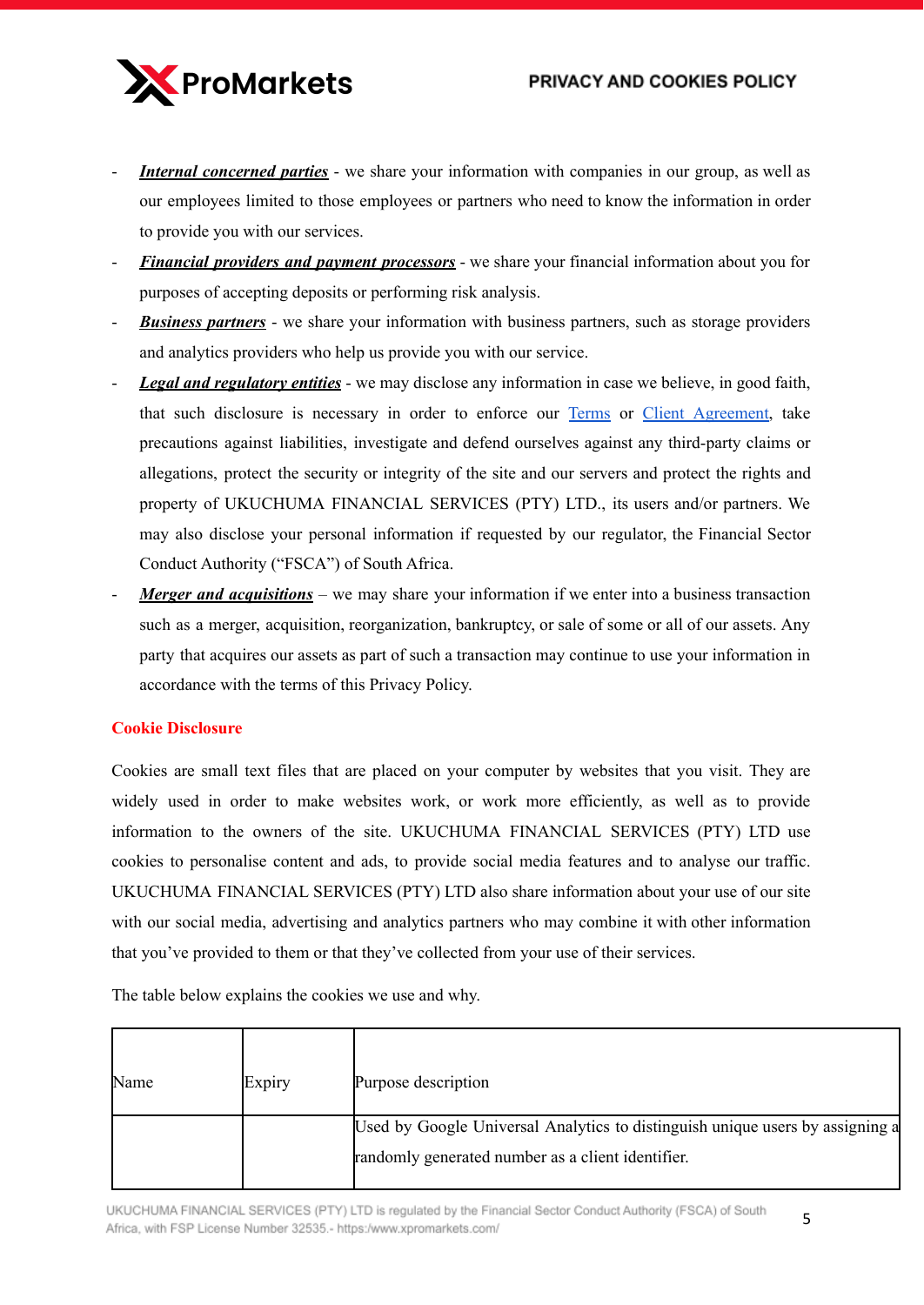# PRIVACY AND COOKIES POLICY



| ga                         | 2 years                  |                                                                                                                                                                                                                                                                                                                                                                                                               |
|----------------------------|--------------------------|---------------------------------------------------------------------------------------------------------------------------------------------------------------------------------------------------------------------------------------------------------------------------------------------------------------------------------------------------------------------------------------------------------------|
| gat                        | 1 day                    | Used by Google Universal Analytics to throttle request rate.                                                                                                                                                                                                                                                                                                                                                  |
| gid                        | $1$ day                  | Used by Google Universal Analytics to store and update a unique value for<br>each page visited.                                                                                                                                                                                                                                                                                                               |
| pk id                      | 1 year                   | Used by Matomo Analytics Platform to help us track visitor behaviour and<br>measure site performance.                                                                                                                                                                                                                                                                                                         |
| pk ses                     | 1 day                    | Used by Matomo Analytics Platform to track page requests from the visitor<br>during the session.                                                                                                                                                                                                                                                                                                              |
| fbp                        | $\overline{3}$<br>months | Used by Facebook to deliver a series of advertisement products such as real<br>time bidding from third party advertisers.                                                                                                                                                                                                                                                                                     |
| freshworks<br>$-s360$ -vid | 1 year                   | Website Live Chat Software by Freshworks                                                                                                                                                                                                                                                                                                                                                                      |
| CP-                        |                          | These cookies keep track of non-personally identifiable information about users<br>of the my.nbhm.eu site, including: browser used to access the site, date and<br>time, the URL of the page being loaded, users who have visited a particular<br>website(s), any previously assigned cookie identification (a unique identifier<br>assigned to a user to identify repeat visitors), browser window size, the |
| Session-ID                 | 1 day                    | geographic location of the user, device and operating system used to access the<br>Site.                                                                                                                                                                                                                                                                                                                      |

*Most web browsers allow some control of most cookies through the browser settings. To find out more about cookies, including how to see what cookies have been set, visit allaboutcookies.org*

Find out how to manage cookies on popular browsers:

- Google Chrome
- Microsoft Edge
- Mozilla Firefox
- Microsoft Internet Explorer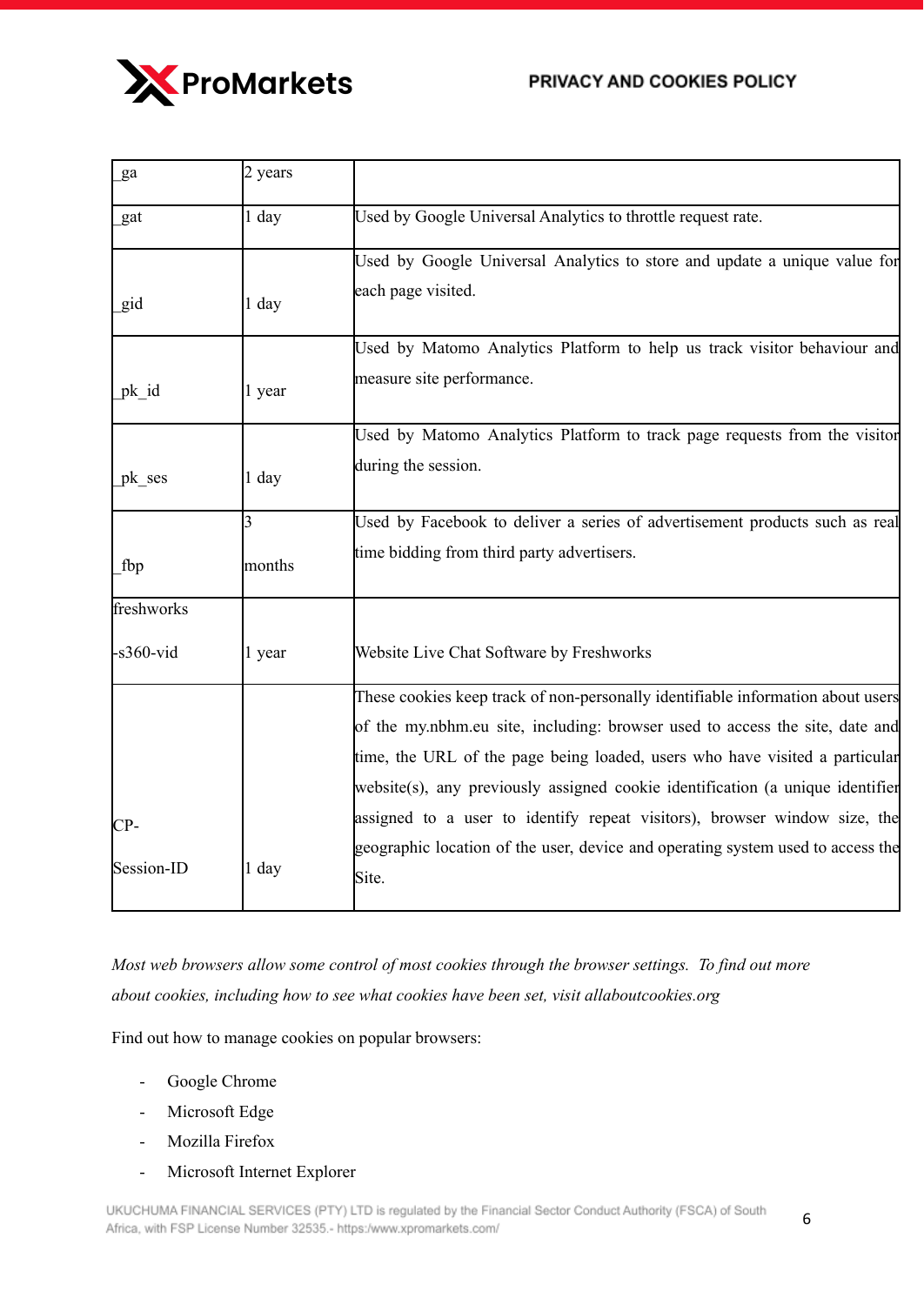

- **Opera**
- Apple Safari

To opt out of being tracked by Google Analytics across all websites: Google Analytics Opt-out Browser Add-on

Visit Off-Facebook Activity tool page to Manage Your Off-Facebook Activity or Clear History. That page can tell you which companies are supplying Facebook with information about your real-world activity.

#### **How we protect your information**

We have implemented administrative, technical, and physical safeguards to help prevent unauthorized access, use, or disclosure of your personal information. Your information is stored on secure servers and isn't publicly available. We limit access of your information only to those employees or partners that need to know the information in order to enable the carrying out of the agreement between us.

You need to help us prevent unauthorized access to your account by protecting your password appropriately and limiting access to your account (for example, by signing off after you have finished accessing your account). You will be solely responsible for keeping your password confidential and for all use of your password and your account, including any unauthorized use.

While we seek to protect your information to ensure that it is kept confidential, we cannot absolutely guarantee its security. You should be aware that there is always some risk involved in transmitting information over the internet. While we strive to protect your Personal Information, we cannot ensure or warrant the security and privacy of your personal Information or other content you transmit using the service, and you do so at your own risk.

#### **Retention**

We will retain your personal information for as long as necessary to provide our services, and as necessary to comply with our legal obligations, resolve disputes, and enforce our policies. Retention periods will be determined taking into account the type of information that is collected and the purpose for which it is collected, bearing in mind the requirements applicable to the situation and the need to destroy outdated, unused information at the earliest reasonable time. Under applicable regulations, we will keep records containing client personal data, trading information, account opening documents, communications and anything else as required by applicable laws and regulations.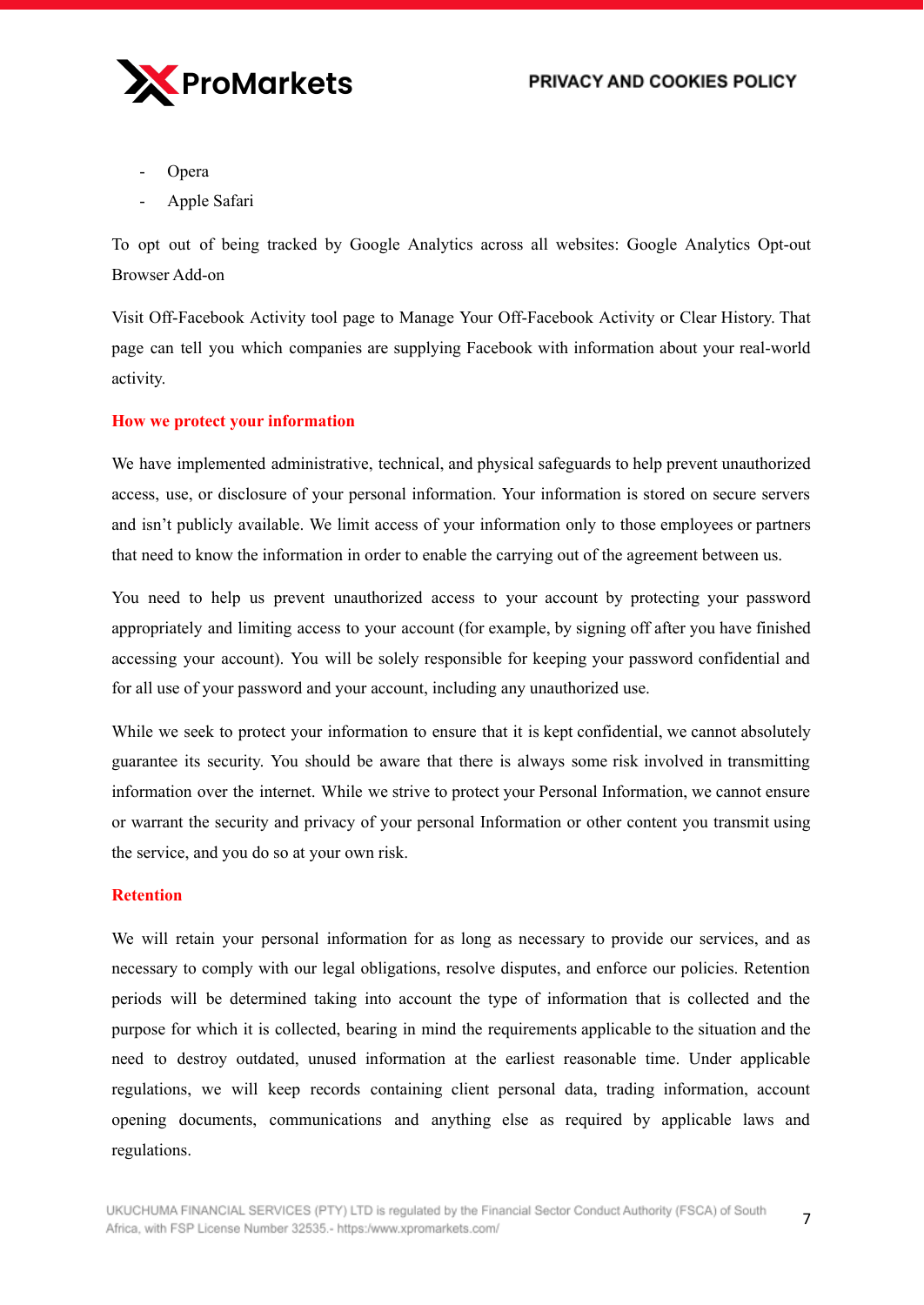# **HOW TO CONTACT US?**

If you decide to terminate your account, you may do so by emailing us at <http://xpromarkets.com>. If you terminate your account, please be aware that personal information that you have provided us may still be maintained for legal and regulatory reasons (as described above), but it will no longer be accessible via your account.

## **Updates to this Policy**

This Privacy Policy is subject to changes from time to time, at our sole discretion. The most current version will always be posted on our website (as reflected in the "Last Updated" heading). You are advised to check for updates regularly. In the event of material changes, we will provide you with a notice. By continuing to access or use our services after any revisions become effective, you agree to be bound by the updated Privacy Policy.